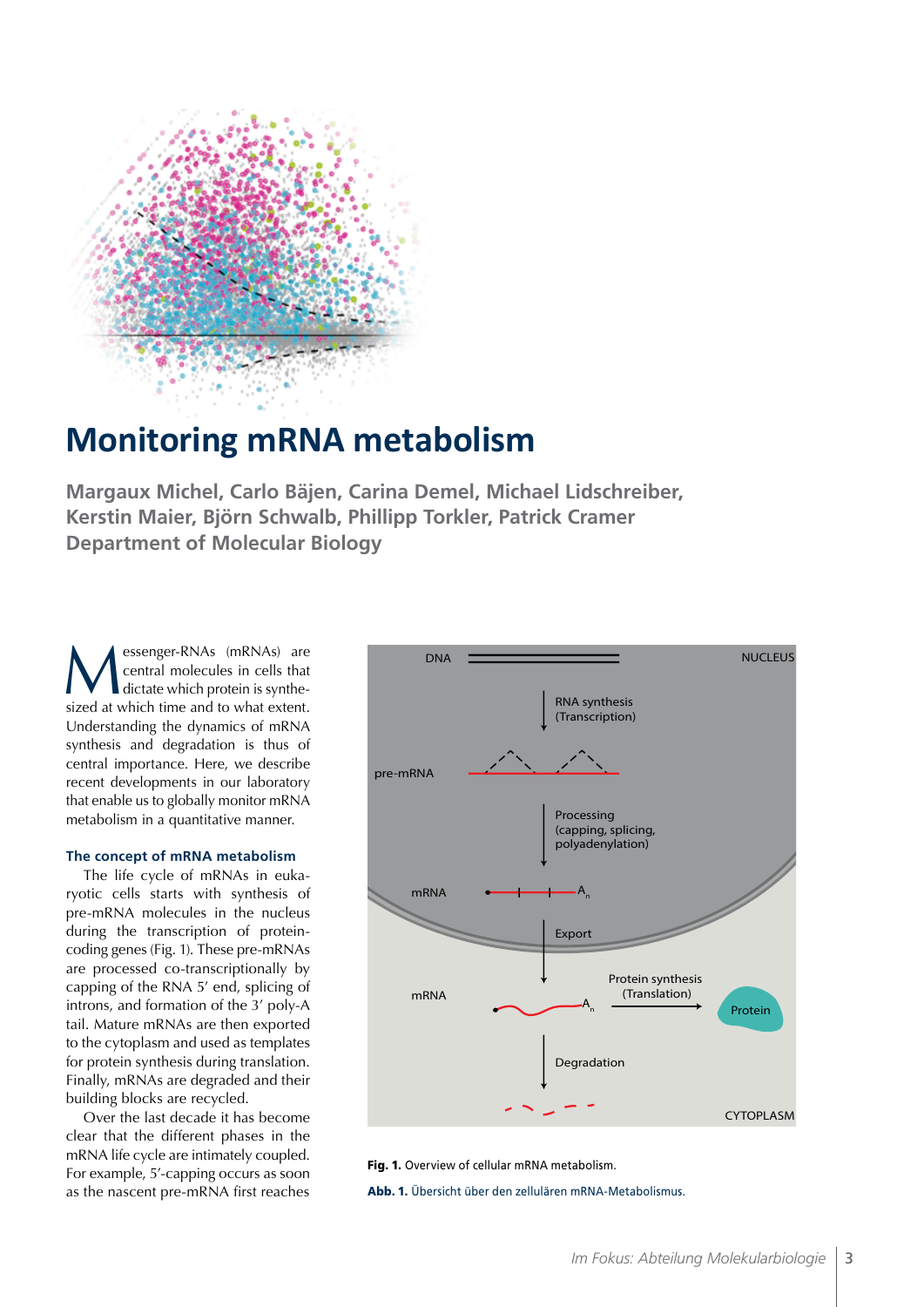

**Fig. 2.** Metabolic RNA labeling pulses reveal short-lived RNAs including intronic RNA regions. The vertical lines represent accumulated reads derived from sequencing newly synthesized labeled RNA in fission yeast cells. Only one example gene is depicted, although data extend to the entire genome.

**Abb. 2.** Die metabolische Markierung der RNA in Zellen ermöglicht es, kurzlebige RNA-Regionen wie etwa Introns zu detektieren. Senkrechte Linien stellen akkumulierte Sequenz-Reads aus der Spalthefe dar. Je kürzer die Zellen metabolisch markiert wurden, desto mehr kurzlebige RNAs konnten detektiert werden. Es ist nur ein Gen als Beispiel dargestellt, die Daten erstrecken sich aber über das ganze Genom.

the surface of the transcribing enzyme RNA polymerase II (Martinez-Rucobo et al., 2015). Splicing also occurs cotranscriptionally, although the underlying mechanisms remain unclear.

RNA 3'-processing is tightly linked to transcription of the polyadenylation site at the end of genes (Schreieck et al., 2014), and to the export of mRNAs. The degradation of mRNAs is generally coupled to translation. To reflect the observation that the different steps in mRNA life cycle are interconnected, we use the term mRNA metabolism.

# **Limitations of traditional methods to monitor mRNA**

Traditionally, the levels of cellular mRNAs were measured by standard transcriptomics. RNA was isolated from cells and the amount of different mRNA species was measured using microarrays from companies such as Affymetrix or NimbleGen or later with the use of next generation sequencing technologies from Illumina, Roche, or Agilent. The latter method is known as RNA-Seq and is widely used to determine the gene expression patterns in cells. An advantage of RNA-Seq is its unbiased nature,

that is all RNA molecules can in principle be detected, whereas on microarrays only those RNAs are observed for which complementary probes are present.

A disadvantage of such standard transcriptomic methods is that they only measure the total levels of RNAs, and thus do not allow to determine what the contributions of RNA synthesis and RNA degradation rates are to achieve these RNA levels in cells. Therefore, standard methods cannot determine whether changes in gene expression involve changes in RNA synthesis or RNA degradation or both, i.e. whether gene regulation occurs during transcription or on the level of RNA turnover.

### **Metabolic RNA labeling and dynamic transcriptome analysis**

To overcome these limitations, we use metabolic RNA labeling, which directly measures the rates of RNA synthesis in cells (Miller et al., 2011). Cells are grown in media containing 4-thiouracil or 4-thiouridine, which is rapidly converted to 4-thio-UTP. RNA polymerases readily incorporate 4-thio-UTP instead of normal UTP into nascent RNA. Cellular RNA that has been labeled this way (typically for 5 minutes) is then purified based on its containing thiol groups using an affinity capture method, and is monitored by microarray analysis or next-generation sequencing. Metabolic RNA labeling enables detection of short-lived RNAs, including introns (Fig. 2).

The amount of newly synthesized, labeled mRNA provides mRNA synthesis rates. If total mRNA levels are also measured, it is then possible to estimate mRNA degradation rates. This requires fitting of the data with a kinetic model that describes the amount of total RNA as a function of RNA synthesis and degradation rates. For example, a particular mRNA that is more abundant but synthesized at the same rate than another mRNA must have a longer half-life, and thus a lower degradation rate. The required kinetic modeling was pioneered by our collaborator Achim Tresch (MPI for Plant Breeding Research, Cologne) and his research group and later adopted and further developed by Julien Gagneur (Gene Center Munich) and his team. We called the resulting method dynamic transcriptome analysis or DTA.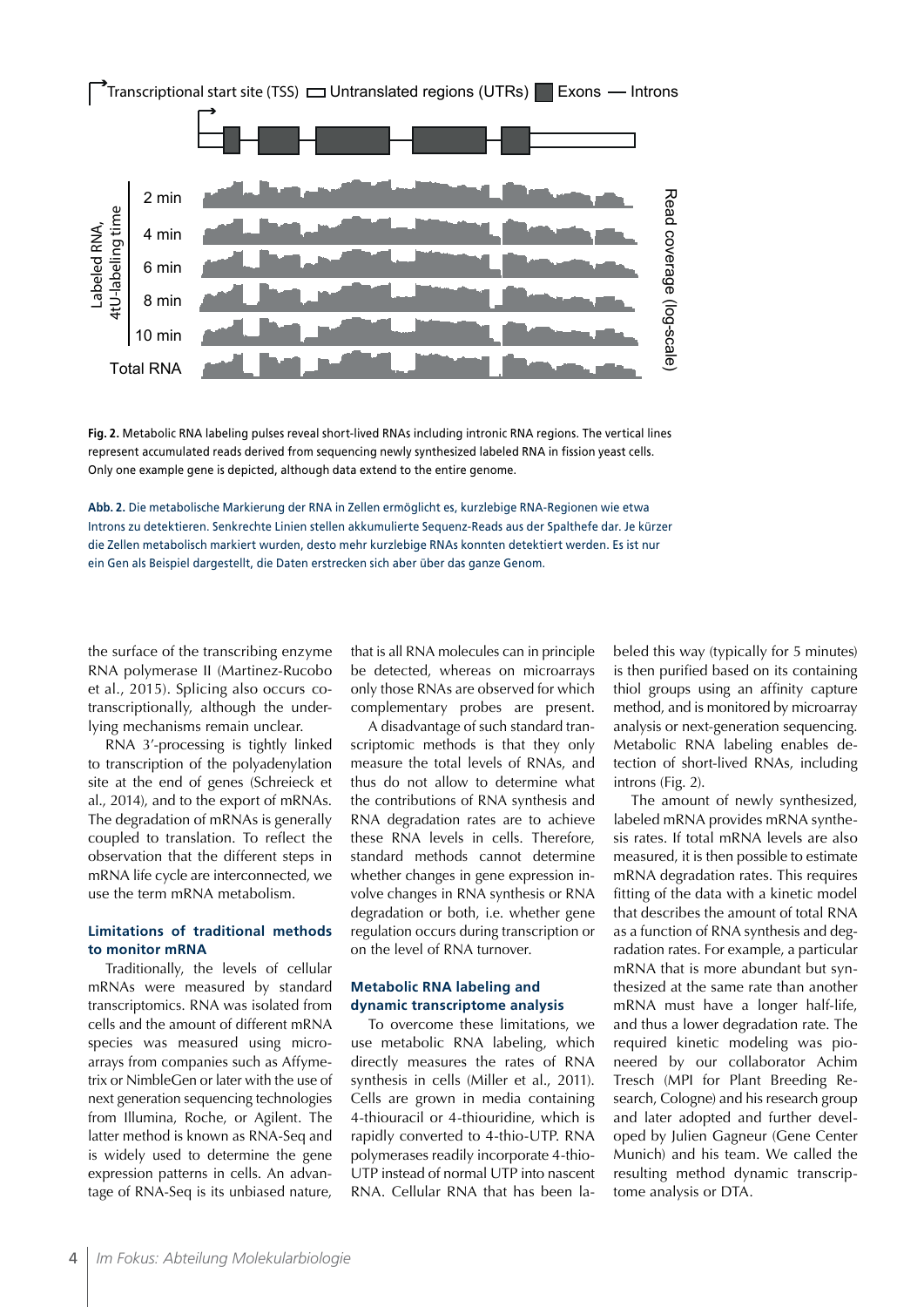**Fig. 3.** Comparative dynamic transcriptome analysis (cDTA) monitors periodic mRNA synthesis and degradation during the cell cycle in budding yeast. Red and blue horizontal lines represent high and low levels of mRNA synthesis for hundreds of periodically expressed genes at different times during the cell cycle.

**Abb. 3.** Die vergleichende dynamische Transkriptomanalyse (cDTA) ermöglicht es, die periodisch wiederkehrende Synthese und den Abbau von mRNAs während des Zellzyklus der Bäckerhefe zu verfolgen. Hohe und niedrige mRNA-Synthese ist in rot und blau für im Zellzyklus periodisch exprimierte Gene gezeigt.



mRNA peak time

Application of DTA to yeast cells revealed that certain classes of genes such as genes encoding for cell cycle regulators or transcription factors produce only short-lived mRNAs (Eser et al., 2014). Also it was found that mRNAs required at high levels in cells are both synthesized at high rates and show low degradation rates. DTA allowed us to monitor changes in mRNA metabolism over time and showed that both changes in mRNA synthesis and degradation occur in a coordinated fashion during a cellular stress response. This method is more sensitive and has a higher temporal resolution than standard transcriptomics.

#### **Buffering of mRNA levels**

Another complication of standard transcriptomics is the inability to put two experiments on the same scale, that is to normalize data between samples. Such normalization is not required if one wishes to only see relative changes in mRNA metabolism between different mRNAs, but it is absolutely necessary if one wants to detect global effects that relate to all mRNAs.

We established a procedure that allows for the required normalization by introducing an internal standard to experiments (Sun et al., 2012). When we applied the resulting comparative DTA (cDTA) protocol to mutant yeast cells, we observed a very interesting phenomenon that we called RNA synthesis-degradation compensation or mRNA level buffering (Sun et al., 2013). Briefly, when RNA synthesis was perturbed by mutation of the polymerase, RNA degradation rates changed in a compensatory manner, resulting in similar mRNA levels in the mutant cells. Also, when a mutation changed cellular mRNA degradation rates, mRNA synthesis compensated for this defect, again leading to relatively stable mRNA levels.

The mechanisms underlying such buffering of mRNA levels remain poorly understood. By systematically testing many different mutant yeast strains, however, we could show that the mRNA degradation enzyme Xrn1 is important for mRNA level buffering (Sun et al., 2013). When the Xrn1 RNA exonuclease is deleted, cells are growing very poorly and accumulate a lot of mRNA, because synthesis still occurs at a high

rate whereas mRNA degradation is defective. We proposed a simple mechanism underlying these observations. The mRNA encoding Xrn1 is under the control of its own product, the Xrn1 nuclease. This forms a feedback loop that allows Xrn1 to control not only its own mRNA level, but rather all cellular RNA levels, because it can act on all mRNAs.

# **Changes in mRNA metabolism during the cell cycle**

The cDTA method also enabled us to monitor changes in mRNA synthesis and degradation rates over the cell cycle (Eser et al., 2014). When cell growth is synchronized in a population and all mRNA synthesis and degradation rates were estimated every five minutes, we found that about 10% of all yeast genes change their expression during the cell cycle (Fig. 3). For those cycling genes, subsequent peaks of RNA synthesis and degradation generate high and sharp peaks of mRNAs. If there were only peaks of mRNA synthesis without changes in mRNA degradation, mRNA levels would rise, but would remain high for extended periods of time. As a consequence, gene expression would not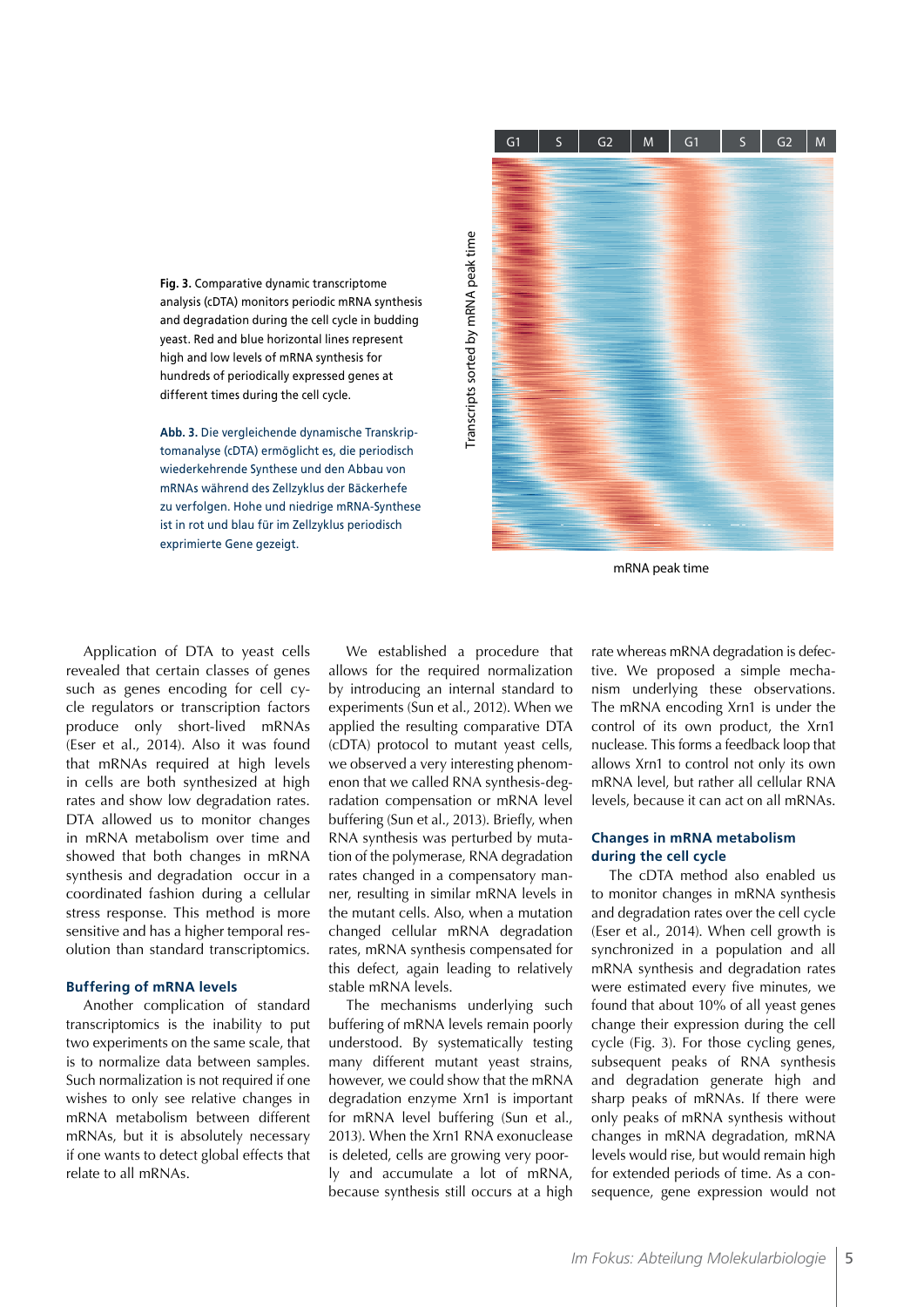be restricted to defined times in the cell cycle. Thus, both mRNA synthesis and mRNA degradation co-operate during cell cycle gene expression.

#### **Transcriptome surveillance in yeast cells**

A very surprising finding from the first RNA-Seq experiments was that in addition to mRNAs and well-known noncoding RNAs (ncRNAs) such as small nuclear RNAs, many new ncRNAs were detected in regions of the genome that were not known to be transcribed. As sequencing methods became more sensitive, it was found that extended regions of genomes in various organisms give rise to such cryptic ncRNA species. Whereas some of these new ncRNAs may have functions, it is commonly believed that many are aberrant RNAs that stem from spurious transcription and must be degraded. This requires cellular surveillance mechanisms that detect aberrant ncRNAs and govern their removal.

We could characterize a mechanism for transcriptome surveillance in yeast cells. To this end we sequenced newly synthesized cellular RNA using a combination of RNA metabolic labeling and next generation sequencing (4tU-Seq). We found that the factor Nrd1, which was known to terminate RNA synthesis of small nuclear RNAs, acts globally to terminate synthesis of ncRNAs (Schulz et al., 2013). In collaboration with the group of Johannes Söding (MPI-BPC), we also found that Nrd1 preferentially binds to nascent RNAs that contain certain tetramer motifs that are depleted in mRNAs, but found in ncRNAs, explaining how the factor is recruited to its target RNAs. The same factor can also stimulate subsequent degradation of the RNAs by the exosome (Tudek et al., 2014). Many of these aberrant ncRNA arise from bi-

Before sequencing, DNA must be fragmented with ultra-focused acoustics.

Vor der Sequenzierung wird die DNA mit ultra-fokussierten akustischen Wellen fragmentiert.

directional promoter regions, and we are now trying to find out how such bidirectional transcription is controlled in cells.

#### **Globally monitoring pre-mRNA splicing**

We have recently adopted our 4tU-Seq protocol to cells from the fission yeast *Schizosaccharomyces pombe* (Eser *et al*., unpublished). Our data show that short-lived RNA species can be monitored accurately, including pre-mRNA introns that are rapidly spliced out and degraded (Fig. 2). In collaboration with the laboratory of Julien Gagneur we could extend the kinetic modeling to include rates of pre-mRNA splicing, in addition to rates of mRNA synthesis and degradation. We could see that rates of splicing vary for different genes and introns, and that this variation is both a function of the mRNA synthesis rate and of the intron sequence. When introns contain optimal splicing sequences, they are more rapidly removed and degraded *in vivo*. We also found new RNA motifs located in the untranslated regions (UTRs) that are associated with rapid turnover of mRNAs.

# **The transient transcriptome of human cells**

Other unpublished results from our group show the value of the metabolic labeling method for monitoring mRNA metabolism in human cells (Schwalb, Michel, unpublished). Due to the presence of alternative splicing in human cells, the splicing patterns are currently too complicated to be interpreted in a systematic manner. However, due to the sensitivity of the method we are able to detect many new ncRNAs and to observe short-lived ncRNAs that were thus far only observed after components of the RNA degradation machinery were depleted. For example, the synthesis of short ncRNAs arising from bidirectional transcription is directly observed, and RNAs synthesized from regulatory regions of the genome, so-called enhancer-RNAs, are visualized directly. We also observe very short-lived RNA portions at the end of genes that are produced just before transcription terminates. We refer to the entirety of these short-lived RNAs and RNA regions as the transient transcriptome. We could also assign degradation rates to different classes of RNAs. Whereas mRNAs on average are stable for about one hour, enhancer-RNAs have a half-life of only around one minute.

#### **The future is bright**

Based on these observations it is clear that metabolic RNA labeling coupled to deep sequencing of the newly synthesized RNAs in cells holds great promise for globally monitoring mRNA metabolism in a very sensitive and non-perturbing way during key cellular processes such as differentiation or the response to stimuli. The method also nicely complements other methods of functional genomics that provide occupancy maps of protein factors over the genome or the transcriptome. Together, these methods hold the promise of gaining a better understanding of the regulatory circuits that underlie genome expression and its regulation. Future projects will make use of these methods to systematically identify active enhancers, to understand how mammalian cells repress spurious transcription, and to monitor mRNA metabolism during the reprogramming of human cells. From such studies we hope to unravel gene expression programs and their modulation by intrinsic and extrinsic perturbations. Ultimately, the regulatory code of the genome may emerge.